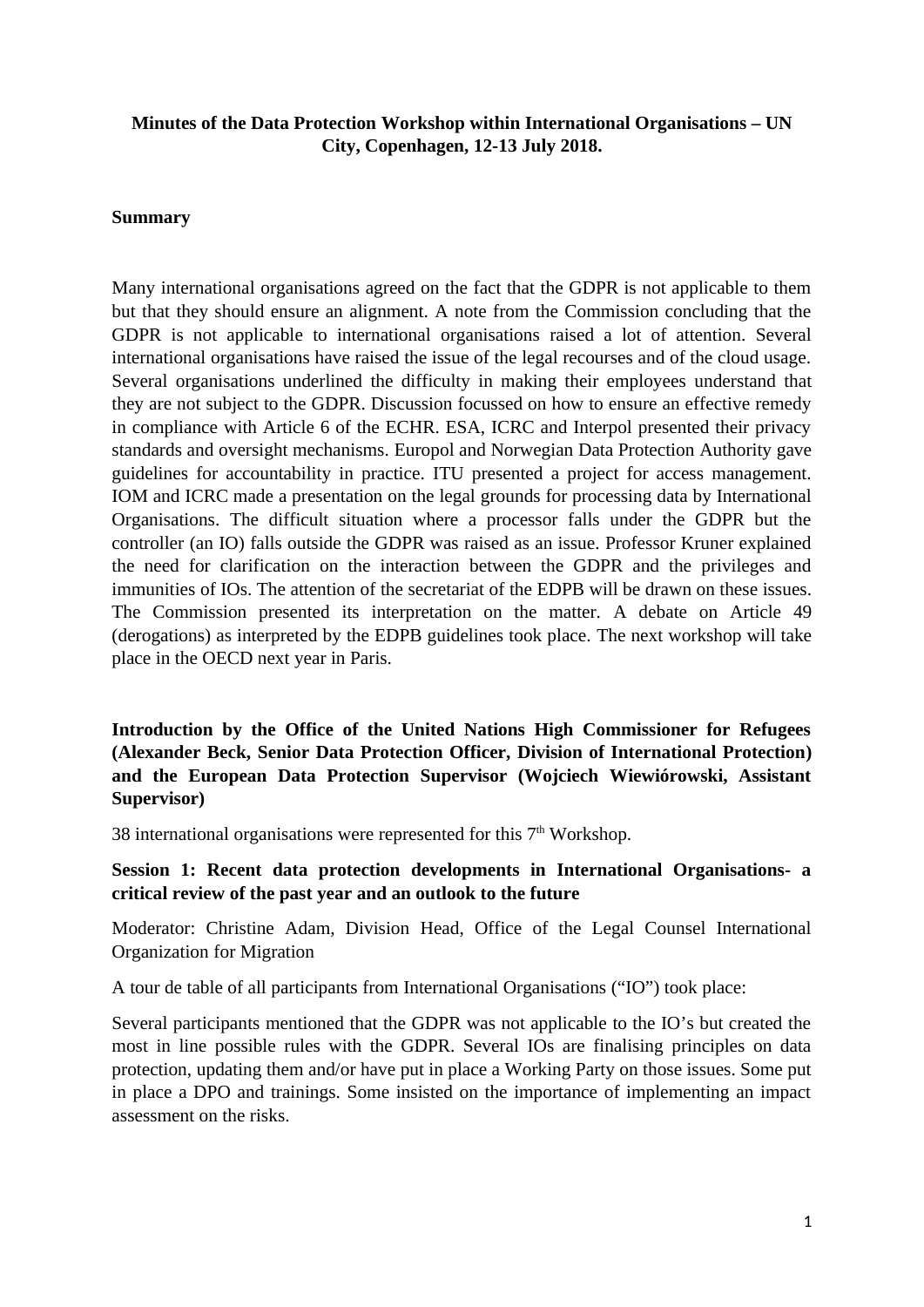The main raised issues were: cloud usage, how to deal with external partners bound by the GDPR who request their national law to be applicable to a contract (how to ensure that data shared outside is dealt with appropriately after) or how to put in place legal remedies.

# **Session 2: What privacy standards and oversight mechanism for international organisations?**

Moderator: Alexander Beck, Senior Data Protection Officer, United Nations High Commissioner for Refugees

Presenters:

- Leena Van der Made, Compliance and Data Protection Officer, and Gisela Süss, Head of the Institutional Law Division, Legal Services Department, European Space Agency presented their new data protection policy and oversight mecanism.
- Gerald Page, Chair of the review board, International Committee of the Red Cross explained the functioning of the review board, in the light of Art. 6 ECHR criteria.
- Florence Audubert, Secretary of the Commission for the Control of Interpol's Files, Interpol gave the main outlines of Interpol data protection policies, including explanation on the functioning of Commission for the Control of Interpol's Files.

# **Session 3: Accountability in practice: ensuring a dialogue between Data Protection Officers and IT experts**

Moderator: Wojciech Wiewiórowski, Assistant Supervisor, EDPS

Presenters:

- > Daniel Drewer, DPO, Europol shared his best practices.
- Leonor Vilas Costa, Legal officer, Legal Affairs Unit, International Telecommunication Union presented a project for access to physical location using personal data.

A participant explained that the possibility to log in the system of one entity with the credentials from another entity for global collaboration raises difficulty in relation to GDPR.

 Veronica Jarnskjold Buer, Senior Engineer, Norwegian Data Protection Authority gave some tips on how to ensure privacy by design and by default (Art 25 of the GDPR).

### **Session 4: The question of legal grounds for processing personal data in the International Organisations context**

Moderator: Christopher Kuner, Professor (VUB)

Presenters: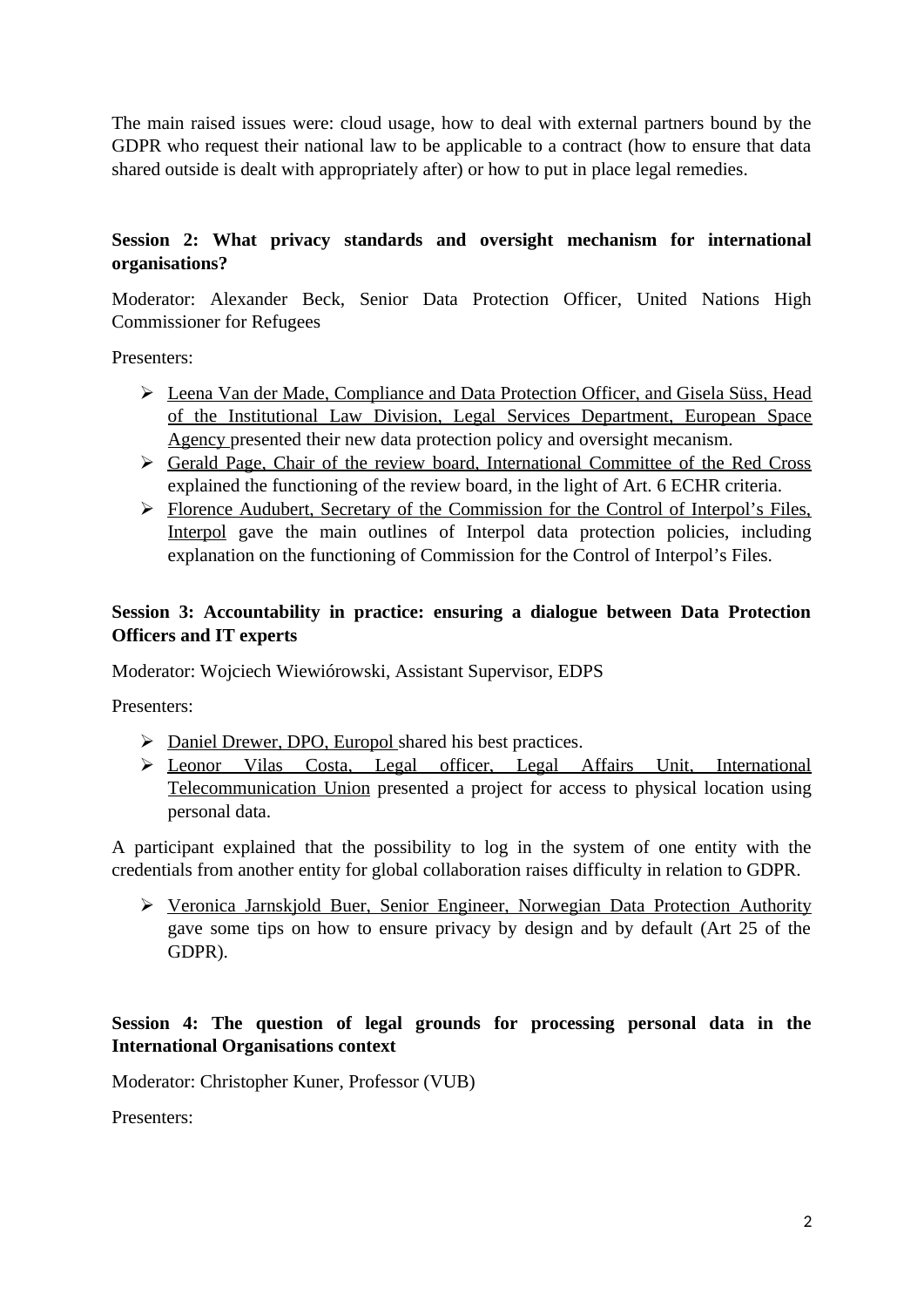- Christina Vasala Kokkinaki, Legal Officer, International Organization for Migration gave an overview of regional international standard in Data protection matters, other than the GDPR.
- Massimo Marelli, Head of Data Protection Office, International Committee of the Red Cross gave his opinion on the legal basis to use for transfer.

The discussion focussed mainly on the use of public interest as a legal basis as opposed to consent.

A participant recalled the Recommendations on digital risk management on the way to deal with digital security and privacy.

It was referred to the work of Latin American countries on a regional framework following the GDPR on consent with exceptions like in the GDPR when the data are processed in the context of scientific research.

It was underlined that the legal basis used depends on the activity and the extent to which it is linked to the mandate (cf the criteria of necessity).

The difficult situation where a processor falls under the GDPR but the controller (an IO) falls outside the GDPR was raised as an issue.

# **Session 5: The Impact of the GDPR and transfers from and to International organisations**

Moderator: Petra Candellier, Head of Complaints and Litigation, EDPS

Presenters:

 Christopher Kuner, Professor (VUB), recalled the main lines of his publication on the lack of clarity with regard to the interaction between the GDPR and the activities of IOs' and their privileges and immunities.

The need for toolkits and the fact that this problem does not only concern the relationship with vendors were underlined.

It was concluded that the attention of the secretariat of the EDPB should be drawn on these issues.

- Tristan Burnett, Head of the Preparedness and Response Division, Department of Operations and Emergencies, International Organization for Migration presented the main changes in the GDPR compared to the 1995 Directive.
- Anne Schilmoller, Policy Officer, DG JUST, European Commission gave the point of view of the Commission on how best ensuring the interaction between the GDPR and IOs.

On Article 49 of the GDPR, two participants underlined that the DPAs took a restrictive approach of the derogations by extending the limitations based on large scale and frequency to all derogations whereas the GDPR provides for such limitations only when the transfer relies on the compelling obligations of the controller.